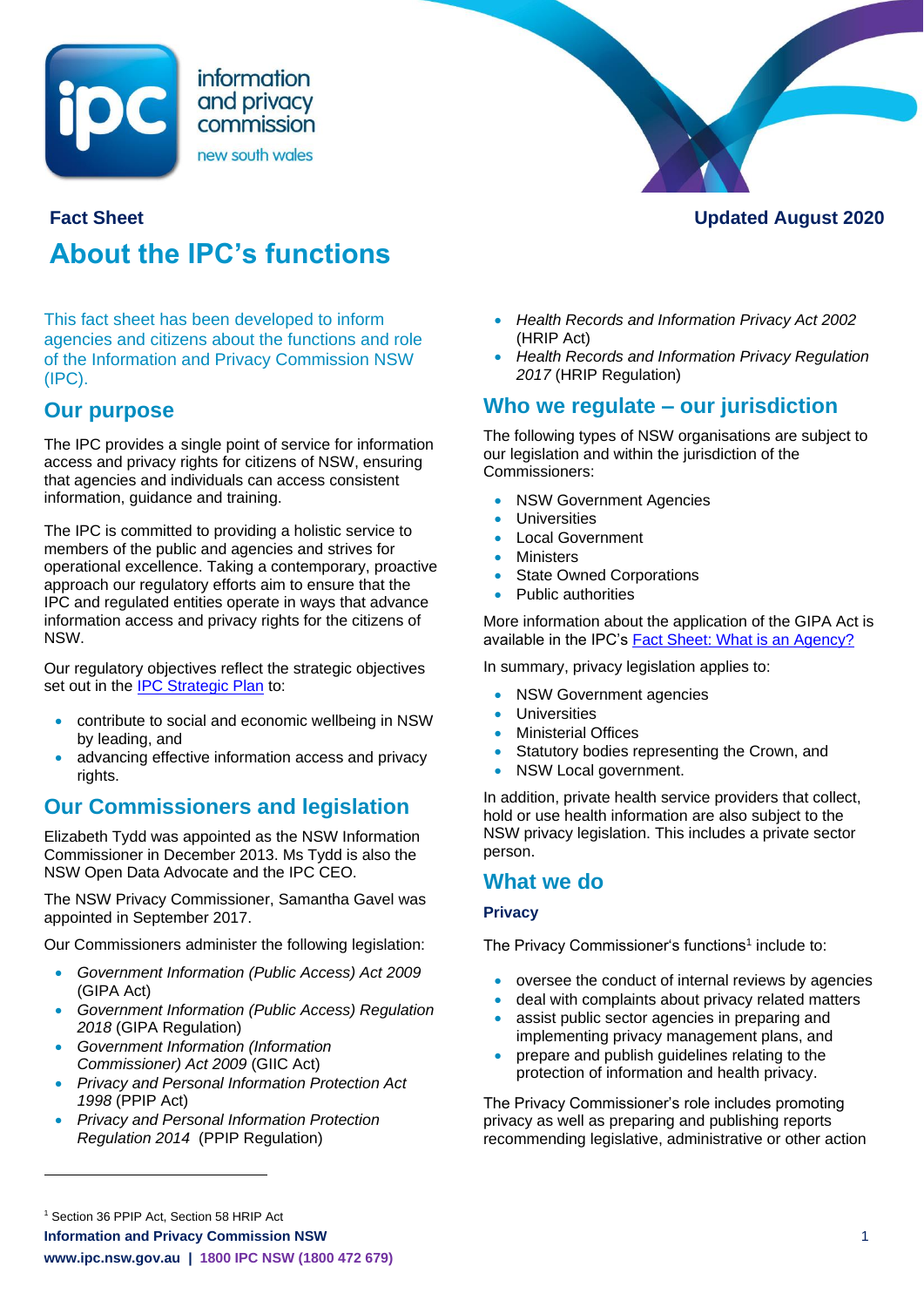in the interests of privacy, and conducting inquiries and investigations into privacy related matters.

In some circumstances there is overlapping privacy legislation in relation to complaints against private health service providers with the Office of the Australian Information Commission (OAIC).

If your complaint is about the actions of a private health service provider we may ask you to decide if you wish to make your complaint under either the NSW or Commonwealth privacy legislation. Once you choose the jurisdiction you would like your complaint to be dealt under, you cannot seek further assistance from other jurisdictions if you are later dissatisfied with the outcome of your complaint.

More information about the application of Commonwealth information access and privacy laws is available at the [OAIC's website.](https://www.oaic.gov.au/)

#### **Information access**

The Information Commissioner upholds and protects information access rights.

The Information Commissioner's functions<sup>2</sup> include the power to:

- review decisions made by NSW Government agencies and deal with complaints about information access
- undertake investigations, issue guidelines and other publications to assist agencies and citizens in understanding the operation of the GIPA Act
- monitor, audit and report on the exercise of agency functions and compliance with the GIPA Act, and
- make reports and provide recommendations to the NSW Attorney General about proposals for legislative or administrative change.

Additionally, the Information Commissioner provides feedback about the legislation, relevant developments in the law and technological change as it impacts on the right to information access.

### **Handling of out-of-jurisdiction matters**

The IPC will assist in identifying matters that fall within our responsibilities.

The IPC will refer out-of-jurisdiction matters to the appropriate organisation where we are unable to provide the service requested, including where we are asked to:

- review a decision or consider a complaint about a Commonwealth government agency or an agency in another state/territory
- review a decision or consider a complaint about a non-government organisation or private company (e.g. a bank or real estate agency), unless it is

undertaking a government function on behalf of a government agency

- consider or investigate complaints that are:
	- o maladministration (NSW Ombudsman)
	- o a serious and substantial waste of public money (Auditor General)
	- o corrupt conduct (ICAC)
	- $\circ$  misconduct of a public official (the public sector agency where the official is employed)
	- o complaints about records management of Government organisations (State Records NSW)
	- o prosecute one of the offences in the GIPA Act (DPP)
	- $\circ$  provide advice related to individual rights and obligations in relation to surveillance laws. You can obtain general information about the *Workplace Surveillance Act 2005* on the [IPC website.](https://www.ipc.nsw.gov.au/workplace-surveillance) You may also contact [LawAccess](https://www.lawaccess.nsw.gov.au/) for further information about surveillance. The IPC does not hold or have access to information held by the regulated entities described above. Therefore, if you want information from another agency or service provider you should apply direct to them.

If you are unsure about whether your issue or concern falls under our jurisdiction please contact the IPC directly (see **More Information** below).

### **Our values**

The IPC operates within a Values Framework, which was developed in line with the Government Sector Core Values. The IPC's values are:

- Accountable
- Service focused
- **Proactive**
- **Independent**
- Integrity and Trust

### **Our Service Charter**

The IPC Service Charter outlines our commitment in providing you with the best service we can and to ensuring that you are able to provide feedback by:

- 1. Delivering the best standard of service that reflects our values
- 2. Ensuring that you can provide us with feedback on the service you received, how we treated you and how we dealt with your information.

<sup>2</sup> Section 17 GIPA Act